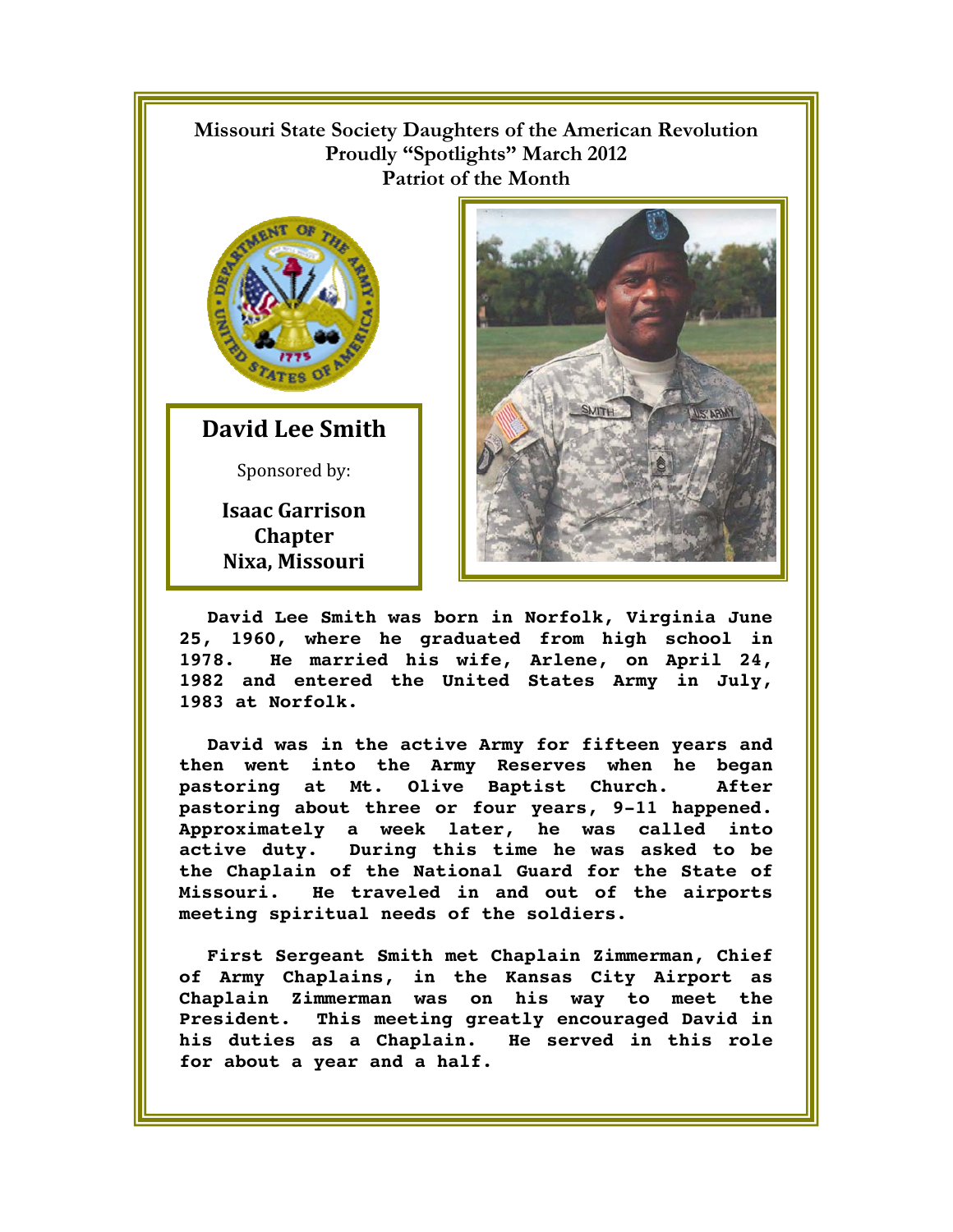**In total, David served twenty two years of active duty. His assignments included: Ft. Hood, Texas; Fort Benning, Georgia; Fort Carson, Colorado; Fort Ord, California; Fort Riley, Kansas; Fort Leonard Wood, Missouri; Fort Hunter, Legget, California; and National Training Center in California. He completed tours in Germany, Korea, West Iraq, Camp Virginia, Kuwait, Ireland, Italy, and Kandahar, Afghanistan.** 

**David is a veteran of Operation Enduring Freedom and Operation Iraqi Freedom. His last assignment was in Afghanistan where he served in the 425th Transportation Company. He managed the day to day operations of the Company and was the principal trainer for every soldier in the Company.** 

**Other duties included being responsible for entry control points, observation posts and combat/logistical convoys to several forward operation bases throughout the Afghanistan theatre of operation. He conducted Non Commissioned Officer development programs, performance counseling and other guidance to mentor and develop subordinate Non Commissioned Officers. He held formations, instilled discipline, instructed platoon sergeants and conducted daily unit operations.** 

**David's medals include:** 

- **Bronze Star**
- **Army Commendation Medal**
- **Meritorious Service Medal**
- **Army Achievement Medal**
- **Good Conduct Medal w/bronze star**
- **Global War on Terrorism Service Medal**
- **Korean Defense Medal**
- **Iraq Campaign Medal**

**David recalled one memorable event, "We are preparing for a convoy to move supplies forward for the war fighters. One of our specialists is a little sad because his leave was cancelled to help with the build up of Al Qaida insurgency. This soldier was going home to be with his wife as she gave birth to their first son. I had to stop his leave to help with**